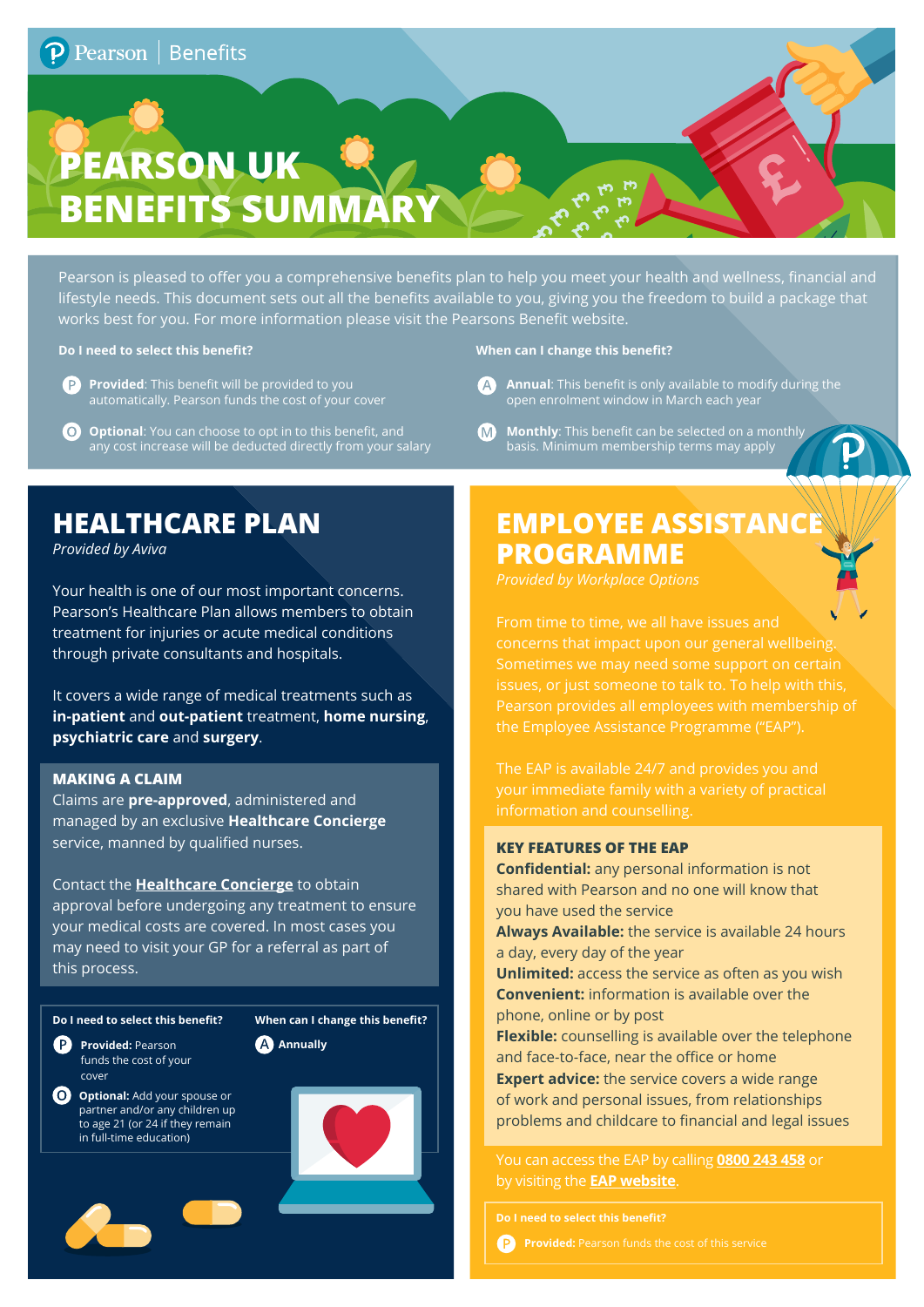### **PENSION**

*Provided by the Pearson Pension Plan*



#### **There are two sections available for your pension:**

| <b>Money Purchase 2003</b>                                                                        | <b>Auto Enrolment</b>                                                                                                                                                                                  |  |  |  |
|---------------------------------------------------------------------------------------------------|--------------------------------------------------------------------------------------------------------------------------------------------------------------------------------------------------------|--|--|--|
| (MP03) Section                                                                                    | (AE) Section                                                                                                                                                                                           |  |  |  |
| <b>Must Opt-In</b>                                                                                | <b>Automatically Enrolled</b>                                                                                                                                                                          |  |  |  |
| <b>Requirements</b><br>Age: Over 22 but under<br><b>State Pension Age</b><br>Salary: Over £10,000 | <b>Requirements</b><br>Age: Over 22 but under<br><b>State Pension Age</b><br>Salary: Over £10,000<br>If you don't meet these requirements<br>but are aged 16-74 you can choose to<br>join this section |  |  |  |
| <b>You Contribute</b>                                                                             | <b>You Contribute</b>                                                                                                                                                                                  |  |  |  |
| 3% to 8% of your salary,                                                                          | <b>Fixed 5% of Qualifying</b>                                                                                                                                                                          |  |  |  |
| depending on your age                                                                             | Earnings*                                                                                                                                                                                              |  |  |  |
| <b>Pearson Double Matches</b>                                                                     | <b>Pearson Contributes</b>                                                                                                                                                                             |  |  |  |
| 6% to 16% of your salary,                                                                         | Fixed 3% of Qualifying                                                                                                                                                                                 |  |  |  |
| depending on your age                                                                             | Earnings*                                                                                                                                                                                              |  |  |  |
| $*$ Oualificiae Earpines is a rones of corpines with a lower and unpar                            |                                                                                                                                                                                                        |  |  |  |

\*Qualifying Earnings is a range of earnings with a lower and upper threshold. It is always less than your salary, thereby reducing the amount pensionable if you choose to enroll, or are automatically enrolled, into the AE Section. QE is set by the Department for Work and Pensions (DWP) each tax year.

Each section provides different benefits to your loved ones in the event of your death; please see details in the Life Insurance section.

**Do I need to select this benefit?**

**O** Optional: You can choose a level of pension contribution to suit you

**When can I change this benefit?**

**M** Monthly

**LIFE INSURANCE**

*Dependent on your participation in The Pearson Pension Plan*

In the event of your death whilst employed by Pearson, the life insurance cover will help support your dependents financially. The level of cover depends on your membership of the Pearson Pension Plan:

| <b>Membership of The</b><br><b>Pearson Pension Plan</b>         | <b>MP03</b>  | AE | Not a<br>member |
|-----------------------------------------------------------------|--------------|----|-----------------|
| <b>Lump sum</b> as a<br>multiple of salary                      | 4x           | 3x | 2х              |
| <b>Annual income to your</b><br>spouse or civil partner         | 33%          |    |                 |
| <b>Annual</b> income to dependent<br>children (up to 4 maximum) | 8.5%<br>each | Х  |                 |
| <b>Refund</b> of pension savings                                |              |    | N/A             |

**Do I need to select this benefit?**

**Provided:** Your life  $\bigcirc$ insurance benefits will depend on your membership of The Pearson Pension Plan



### **SAVE FOR SHARES**

Save between £5 and £500 a month for 3 years to purchase Pearson shares at a discount. The price you will pay for the shares at the end of the 3 years is set at a 20% discount to the market price at the start of the plan.

The examples below are based on a fictional share market price of £6.25 (discounted by 20% to £5.00) and a share price at the end of the savings period of £7. These values are for illustration only.

| <b>Savings</b>                         |                 | <b>Choices</b>                                |                                          |                                                |                                         |
|----------------------------------------|-----------------|-----------------------------------------------|------------------------------------------|------------------------------------------------|-----------------------------------------|
| <b>Chosen Monthly</b><br><b>Amount</b> | <b>Periods</b>  | <b>Total Contribution</b><br>at end of Period | <b>Buy and</b><br><b>Keep Shares</b>     | <b>Buy + Immediately</b><br><b>Sell Shares</b> | <b>Take Back</b><br><b>Savings Only</b> |
| £10                                    | 3 Years (fixed) | £360                                          | <b>72 shares</b><br>$(360 \div 5)$       | <b>Return of £504</b><br>(gain of £144)        | <b>Return of £360</b>                   |
| £200                                   | 3 Years (fixed) | £7,200                                        | 1,440 shares<br>$(7,200+5)$              | Return of £10,080<br>(gain of £2,880)          | Return of £7,200                        |
| £500                                   | 3 Years (fixed) | £18,000                                       | <b>3,600 shares</b><br>$(18,200 \div 5)$ | Return of £25,200<br>(gain of £7,200)          | Return of £18,000                       |

**O** Optional: You can choose whether you wish to participate, and how much you wish to save per month **A** Annually

**Do I need to select this benefit? When can I change this benefit?**